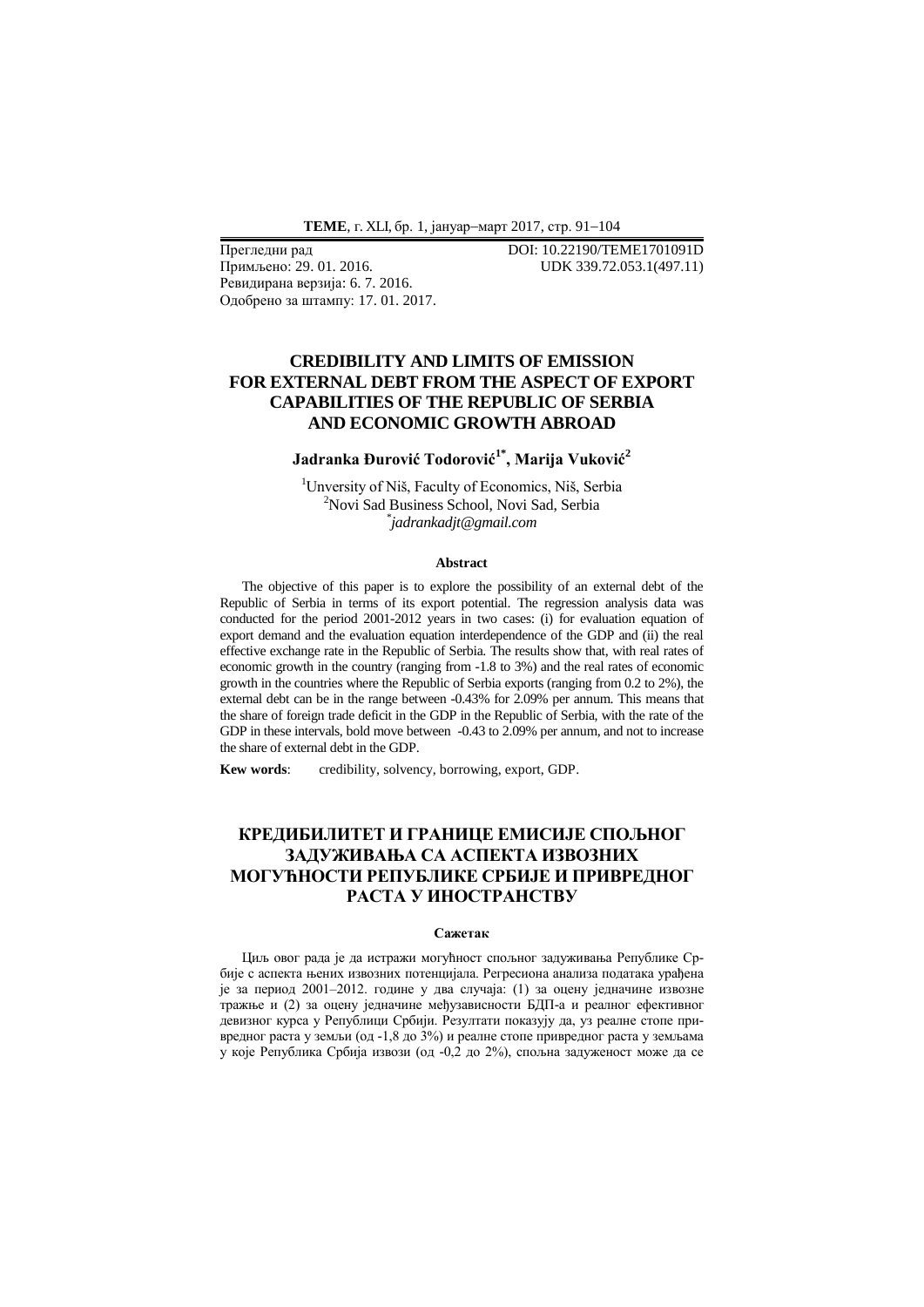креће годишње у распону од -0,43% до 2,09%. То значи да би се удео спољнотрговинског дефицита у БДП-у, уз стопе привредног раста у наведеним интервалима, смео кретати између -0,43 до 2,09% годишње, а да се не повећа удео спољне задужености у БДП-у.

**Кључне речи**: кредибилитет, солвентност, задуживање, извоз, БДП.

## *INTRODUCTION*

The relevance of this topic is reflected in the presence of external debt of the Republic of Serbia, which ranged from 40.1% GDP in 2002 to 85.6% GDP in 2012, representing a trigger to internal as well as external imbalance. Given the high fiscal deficit of 6.7% in the year 2013, it is necessary for the government to commence with fiscal adjustments as soon as possible. If it were to increase public spending to stimulate production, the high deficits would be extended for another few years, which would further bring into question potential sources of funding. Given the limited abilities of the domestic financial markets, the result is the extrusion of state funding; this in turn means that the financing of the fiscal deficit will be neither easy nor cheap. The critical channel – through which an increase in public debt could lead to a debt and financial crisis in Serbia – is the growth of external debt. Since, the financing of future fiscal deficits is largely accomplished through external borrowing this will directly lead to an increase in external debt. On the other hand, Serbia's external debt is already high. The expereinces of transitional countries, or countries with medium income levels, such as Serbia, show that external debt exceeding 60% becomes critically high, meaning that it can lead to a debt crisis: the cessation of payments or reconstruction of debt. If the analysis also includes information about the ratio of external debt to export which at the end of 2012 was 175.4%, it is understandable why there are fears for the macroeconomic stability of the country in the years to come if there is no increase in export and no stop to the accelerated borrowing and domestic spending.

The Republic of Serbia, thoughout the years, has had a problem of the coexistence of the current deficit and fiscal deficit (i.e. the "twins" deficit). Main characteristic of the "twins" deficit is to significantly reduce the potential for sustainable economic growth. If the state were to depend more heavily on financing from abroad, it would bring into question its ability to finance the repayment of a foreign debt. With that, the state would jeopardize the possibility of further borrowing from abroad, in other words, the credibility of the country would be jeopardized. All this would lead to a shock in the balance of payments, changes in the exchange rate with additional adverse consequences to economic stability. The fiscal deficit in Serbia at 2012 amounted to 7.6% GDP and was financed by additional external borrowing. In the same year, the current deficit of the Republic of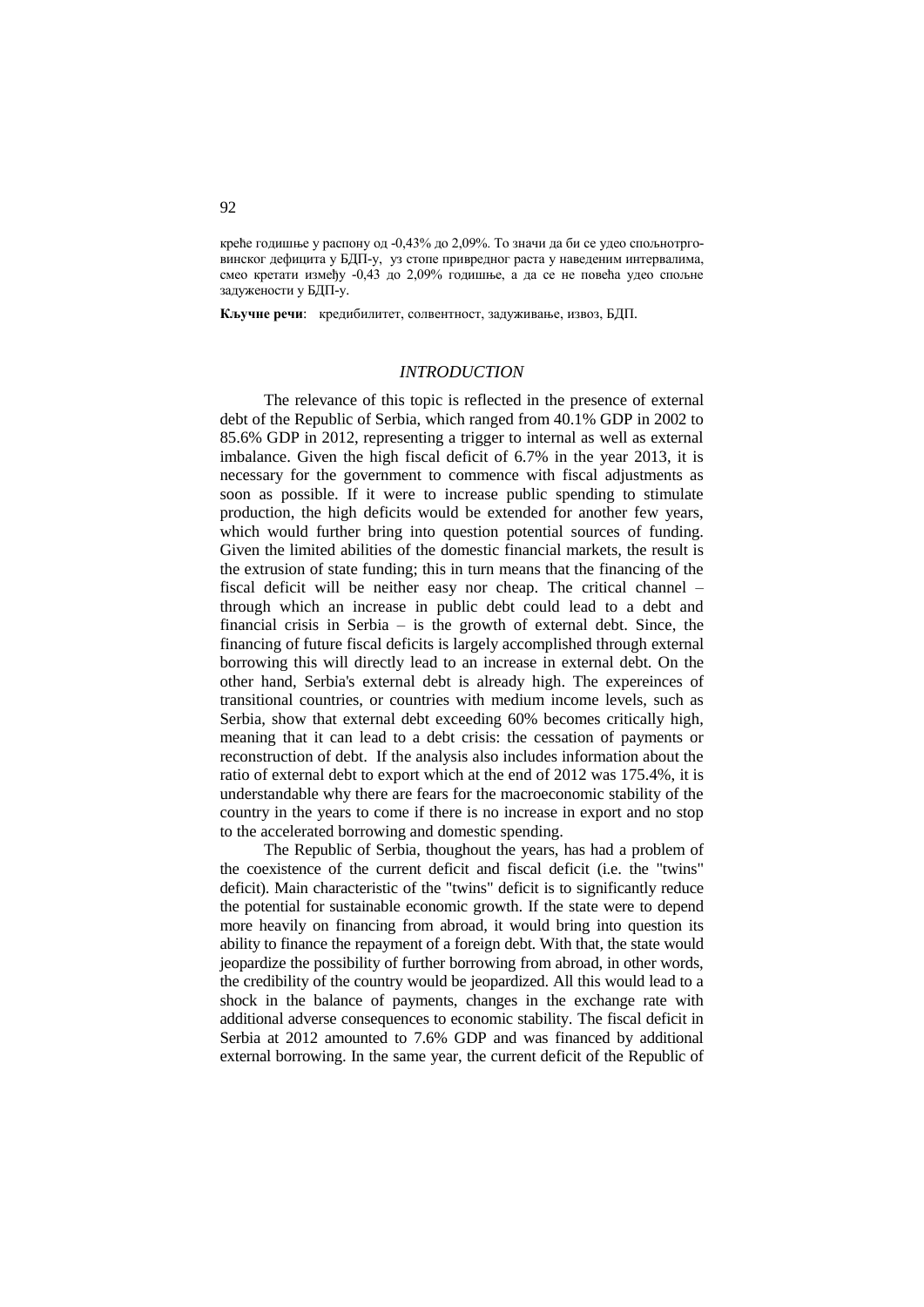Serbia amounted to 11.5% GDP. Hence, the question that is the upper limit of the increase of external debt in terms of foreign sustainability.

In this part of the paper we econometrically determine the possible growth rates of external debt for the Republic of Serbia in terms of its export abilities and economic growth rates abroad, for the period 2002- 2012. The first part gives an overview of the empirical literature on this subject. The second part provides information on the data and methodology used, and the third part systematizes the empirical results. The final part concludes.

## *REVIEW OF RELEVANT LITERATURE*

The relationship of the fiscal deficit, public debt and net exports can be explained by the following mechanism: increasing the fiscal deficit units, of the reduced national savings, must state the conditions of full employment, or cause decrease in domestic investment, or a reduction in net exports. The decrease in net exports is due to the appreciation of the domestic currency. The appreciation of the rise in interest rates on government bonds, as a direct consequence of the fiscal deficit, increases the demand of foreigners in government bonds, and thus the local currency.

Studies of this mechanism in the transition countries have shown that there is a positive relationship between current and fiscal deficit, and that it is important when the GDP is above its potential (Ali Abbas, et al., 2010). Also, the aforementioned mechanism includes incorporating the effects of trade openness of the country. The openness country to trade increases the exposure of countries to external shocks, regardless of whether this is due to natural openness and openness caused by trade policy. This in turn increases the negative impact on the balance of payments. In addition, trade openness has a direct impact on the fiscal balance. Contrary to the case of natural openness, trade policy induced openness is improving fiscal balance, though governments often resist the liberalization of its trade regime, claiming that their situation is already difficult in the budget and that the reduction in tariffs causes an increase in the fiscal deficit (Combes, Saadi-Sedik, 2006, p. 15). And the effectiveness of fiscal stimulus packages during the last global economic crisis has significantly affected the balance of payments. The fiscal deficit has worrying consequences for the trade balance if it turns out that the ongoing fiscal stimulus packages. In the short term, these fiscal measures causing the deterioration of the balance of payments by about 50% increase in the fiscal deficit. The non-current, deteriorating the balance of payments amounted to almost 75% increase in fiscal deficits in the developed economies and nearly 100% increase in the fiscal deficit in small and open economies (Kumhof, Laxton, 2009, pp.23-24).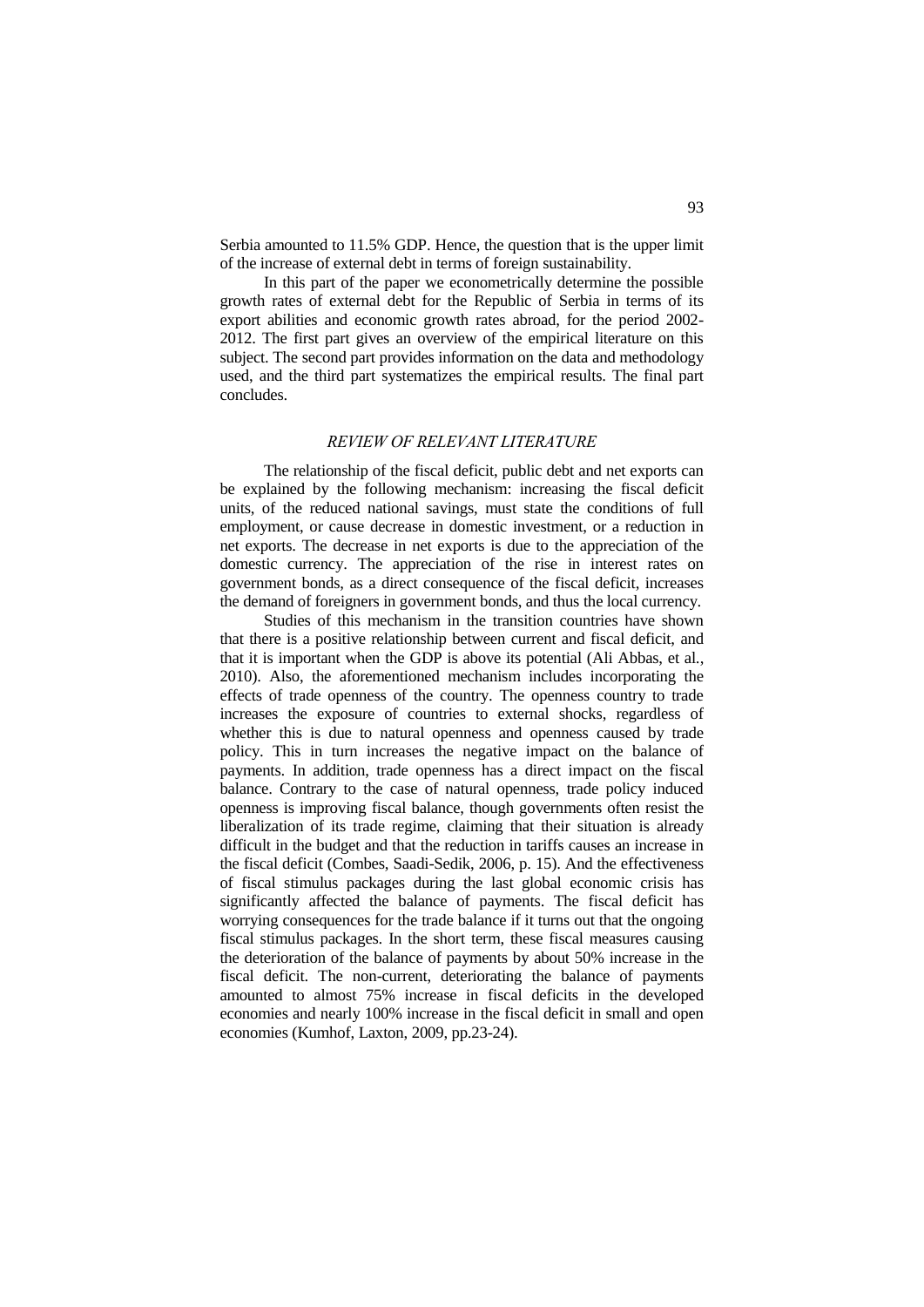Indicators of borrowing from abroad are solvency and credibility.

Solvency is defined as the ability to repay debt. Solvency depends on the balance of payments, real interest rates and its relation to the rate of GDP growth, as well as the initial level of debt. The country is solvent if its external debt is growing at a rate lower than the interest rate on that debt (van der Kwaak, van Wijnbergen, 2013). Such assessment shows that in most of today's overdebted countries solvency is not threatened. The problem of insolvency occurs when the real rate of economic growth is negative, with any positive real interest rate on public debt.

However, even when solvency is not a constraint, the constraint can be credibility. Credibility depends on the perception of belief in the ability and readiness of a country to repay the debt. Inadequate credibility as a constraint on borrowing consists of the fact that it is very difficult to precisely determine the limits of borrowing it imposes. According to Cohen and Villemot (2011), a country has not yet stopped paying its debt, if according to its assessment the cost of not paying the debt is lower than the current cost of debt repayment. The benefit of not repaying the debt and the harm brought on by the cost of repaying the country's debt is concluded on the basis of the debt load, which can be determined by placing the size of the debt in relation to some accepted reference value. This, a reasonable borrowing strategy is that in which the burden of debt repayment never exceeds the current level of debt repayment. This also implies that the mere fact that the country achieves a trade surplus does not also mean that the country leads a reasonable borrowing policy (Švaljek, 2003, p.137).

## *THE ECONOMETRIC METHODOLOGY AND DATA*

## *Data*

In the case of the assessment equation of export, the demand export is used as a dependent variable, while import and the real exchange are used as independent variables. The study examines the export demand in the period from 2001Q1 to 2012Q4 (48 quarterly observations). The export demand equation is assessed in several variants, in order to obtain truer partial elasticity values necessary for the calculation of the potential level of external indebtedness. Imports and the gross domestic product of the importing countries appear as an alternative to export demand variables. For importing countries we have taken Bosnia and Herzegovina, Russian Federation and the EU-28, as an important export region of the Republic of Serbia. In addition, the index of the real effective exchange rate of the dinar appears as an explanatory variable.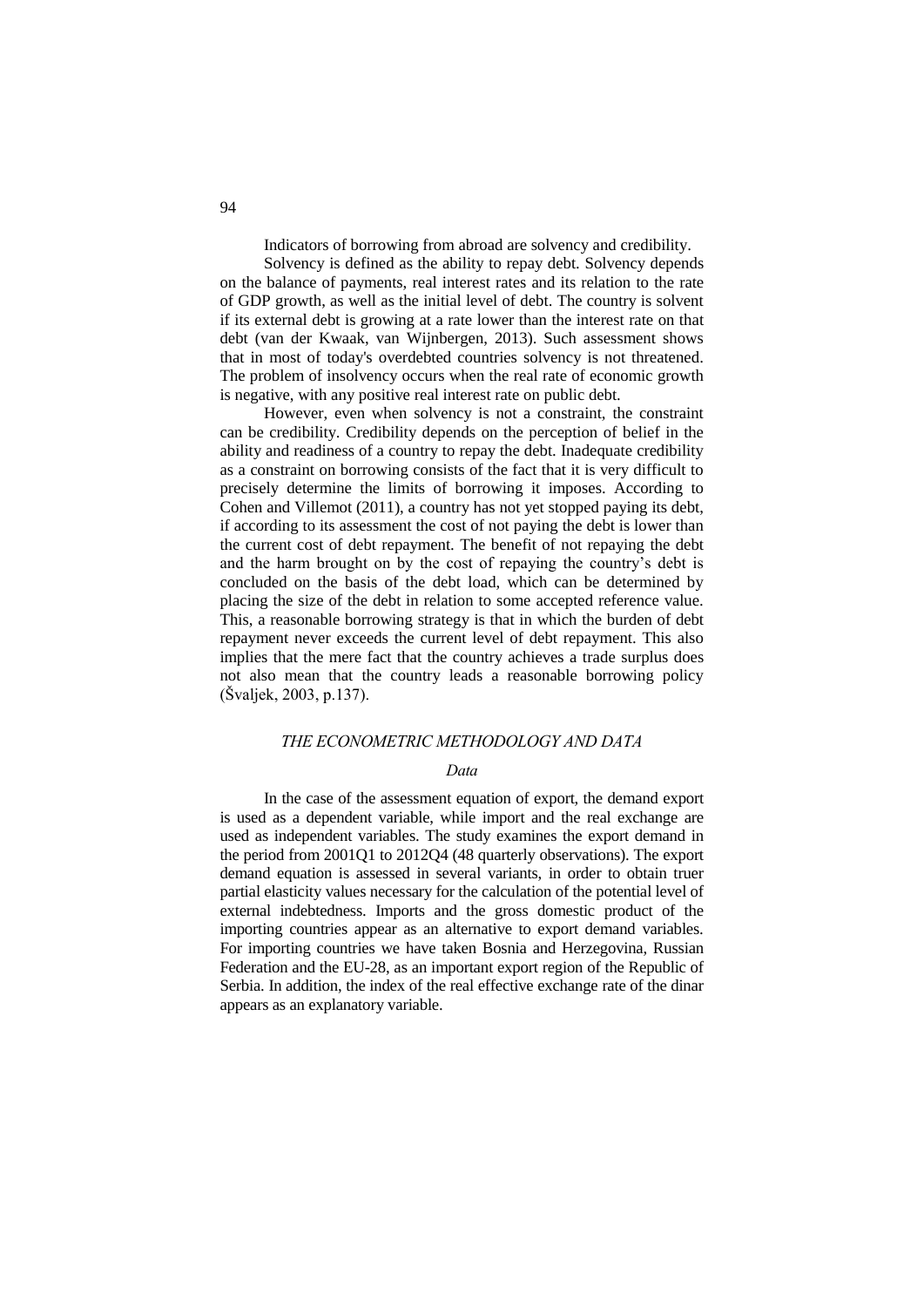Data on the GDP of Bosnia and Herzegovina  $(GDP<sub>1</sub>)$  and imports  $(IMPORT<sub>1</sub>)$  are taken from the website of Agency for Statistics of BiH. Data on the GDP in the Russian Federation  $(GDP<sub>2</sub>)$  and its imports  $(IMPORT<sub>2</sub>)$  are taken from the OECD database. The GDP data for export Regions of the European Union EU-28  $(GDP_3)$  and imports of the region  $(IMPORT<sub>3</sub>)$  are taken from the Eurostat website. Data on exports of the Republic of Serbia ( $EXPORT<sub>rs</sub>$ ) and GDP (GDP<sub>rs</sub>) were downloaded from Statistical Office of Republic of Serbia. The index of the real effective exchange rate of the dinar on the basis of prices of industrial products (REAL EXC RATE) is taken from the website of the National Bank of Serbia. Quarterly data were used, seasonally adjusted, expressed in millions of USD and in constant prices, base Year is 2005.

The dependent variable in the case of unit assessments interdependence of the GDP of the Republic of Serbia and the real effective exchange rate is the gross domestic product of the Republic of Serbia  $(GDP_{RS})$ , while the explanatory variable is the real exchange rate (REAL) EXC RATE).

### *Estimation of Data Appropriateness*

Before making an appropriate model, we analyzed the time series data that were considered to be relevant in this case.We examine whether the observed data series are stationary or non-stationary using the Augmented Dickey-Fuller unit root test (*ADF*). The results are shown in Table 1. Testing has shown that most of the series are non-stationary series, i.e. series of the first order of integration.

|                       |         | Level   | First difference |         |  |
|-----------------------|---------|---------|------------------|---------|--|
| Variable              | Prob.   | t-stat. | Prob.            | t-stat. |  |
| <b>EXPORT RS</b>      | $-2.32$ | 0.27    | $-2.90$          | 0.06    |  |
| $GDP_1$               | $-2.75$ | 0.08    | $-2.24$          | 0.19    |  |
| GDP <sub>2</sub>      | $-1.29$ | 0.62    | $-3.53$          | 0.01    |  |
| GDP <sub>3</sub>      | $-1.83$ | 0.36    | $-3.28$          | 0.02    |  |
| IMPORT <sub>1</sub>   | $-3.36$ | 0.02    | $-1.80$          | 0.37    |  |
| IMPORT,               | $-1.69$ | 0.42    | $-3.86$          | 0.01    |  |
| IMPORT3               | $-1.97$ | 0.29    | $-3.26$          | 0.03    |  |
| <b>REAL EXC. RATE</b> | $-3.85$ | 0.01    | $-4.76$          | 0.00    |  |
| $GDP_{RS}$            | $-4.08$ | 0.00    | $-5.22$          | 0.00    |  |

*Table 1. Test unit root, the period 2001 - 2014*

*Source*: autors.

Table 2 presents the basic statistical parameters of time series.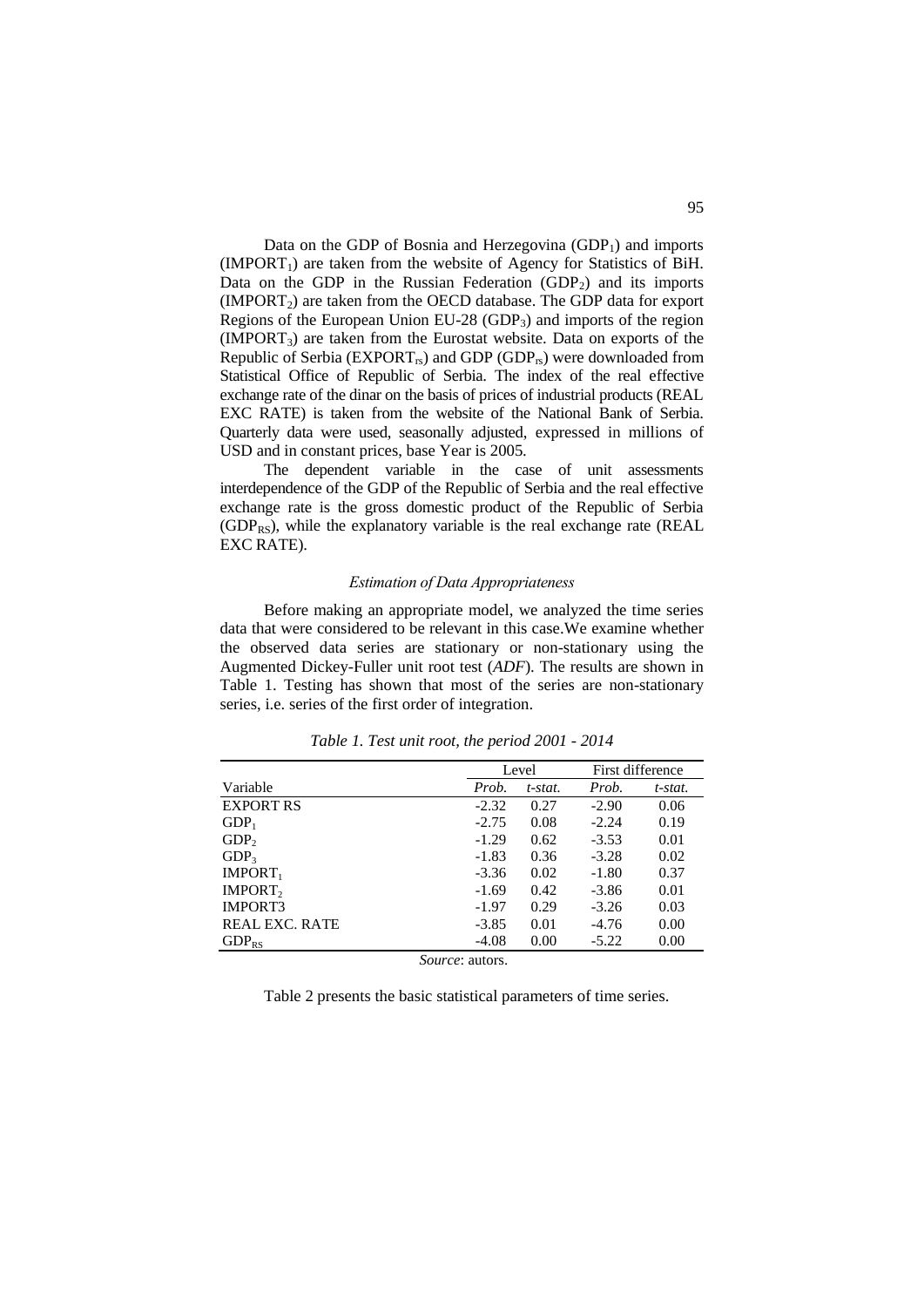*Table 2. Basic statistical parameters of the series during the observed period*

|                                |              |              |                                     |              |               |                |                | EXPORT GDP <sub>1</sub> GDP <sub>2</sub> GDP <sub>3</sub> REAL. IMPORT <sub>1</sub> IMPORT <sub>2</sub> IMPORT <sub>3</sub> GDP <sub>RS</sub> |                                |
|--------------------------------|--------------|--------------|-------------------------------------|--------------|---------------|----------------|----------------|-----------------------------------------------------------------------------------------------------------------------------------------------|--------------------------------|
|                                | RS           |              |                                     |              | EX.R.         |                |                |                                                                                                                                               |                                |
| Mediam                         | 2.88         | 3.68         | 6.30                                | 3.49         | 2.00          | 2.94           | 5.72           | 3.08                                                                                                                                          | 99.89                          |
| Maximum                        | 3.02         | 3.76         | 6.34                                | 3.51         | 2.06          | 3.13           | 5.88           | 3.15                                                                                                                                          | 113.73                         |
| Minimum                        | 2.32         | 3.57         | 6.19                                | 3.42         | 1.97          | 2.60           | 5.47           | 2.94                                                                                                                                          | 93.15                          |
| Std.Dev.                       | 0.19         | 0.05         | 0.45                                | 0.03         | 0.03          | 0.14           | 6.12           | 0.06                                                                                                                                          | 5.57                           |
| <b>Skewness</b>                | $-0.89$      | $-0.04$      | $-0.63$                             | $-0.69$      | 0.42          | $-0.45$        | $-0.37$        | $-0.48$                                                                                                                                       | 0.62                           |
| Kurtosis                       | 2.79         | 1.97         | 2.14                                | 2.36         | 2.12          | 2.35           | 1.99           | 2.12                                                                                                                                          | 2.57                           |
| Jarque-<br>Bera<br>Probability | 4.77<br>0.09 | 1.61<br>0.45 | 3.53<br>0.17                        | 3.49<br>0.17 | 1.92<br>0.38  | 1.88<br>0.39   | 2.32<br>0.31   | 2.55<br>0.28                                                                                                                                  | 2.59<br>0.27                   |
| Sum<br>Sum<br>Sq.Dev.          | 1.25         | 0.11         | 101.16 132.07 226.27 125.21<br>0.07 | 0.03         | 62.17<br>0.02 | 105.20<br>0.68 | 205.28<br>0.49 |                                                                                                                                               | 110.47 3646.07<br>0.12 1087.54 |
| Observa-<br>tions              | 36           | 36           | 36                                  | 36           | 31            | 36             | 36             | 36                                                                                                                                            | 36                             |

*Source*: autors.

#### *Model*

Following Švaljek (2003), wе analyzed the possibility of the repayment of external debt can be by linear combination of exports and the GDP, which can not be changed due to the changes in the real exchange rate. This can be represented by the following equation (Švaljek, 2003, p.129)

$$
R^* = \gamma X^* + (1 - \gamma)Y^*,
$$
 (1)

where:  $X^*$  – is value of exports;  $Y^*$  – is value of the domestic GDP expressed in units of foreign goods, ie.  $X^* = X/e$ ,  $Y^* = Y/e$ ;  $R^* -$  is measure of the ability to service a foreign debt.

The measure of ability  $(R^*)$  is defined to be any improvement of relations between debt and the GDP, which occurs as a result of the appreciation of the real, equal and compensates the negative impact of the real appreciation of the relationship between debt and exports.

The equation to ponder  $\gamma$  (Švaljek, 2003, p.130):

$$
\gamma = \frac{-\varepsilon_{j^*,e}}{(\varphi_x \varepsilon_{x^*,e} - \varepsilon_{j^*,e})} \quad , \tag{2}
$$

where:  $\varepsilon_{j^*,e}$  is elasticity of the GDP with respect to the change in the real exchange rate,  $\varepsilon_{x^*,e}$  is the elasticity of exports with respect to the change in the real exchange rate, and  $\varphi$  is the share of goods exports in a foreign currency*.*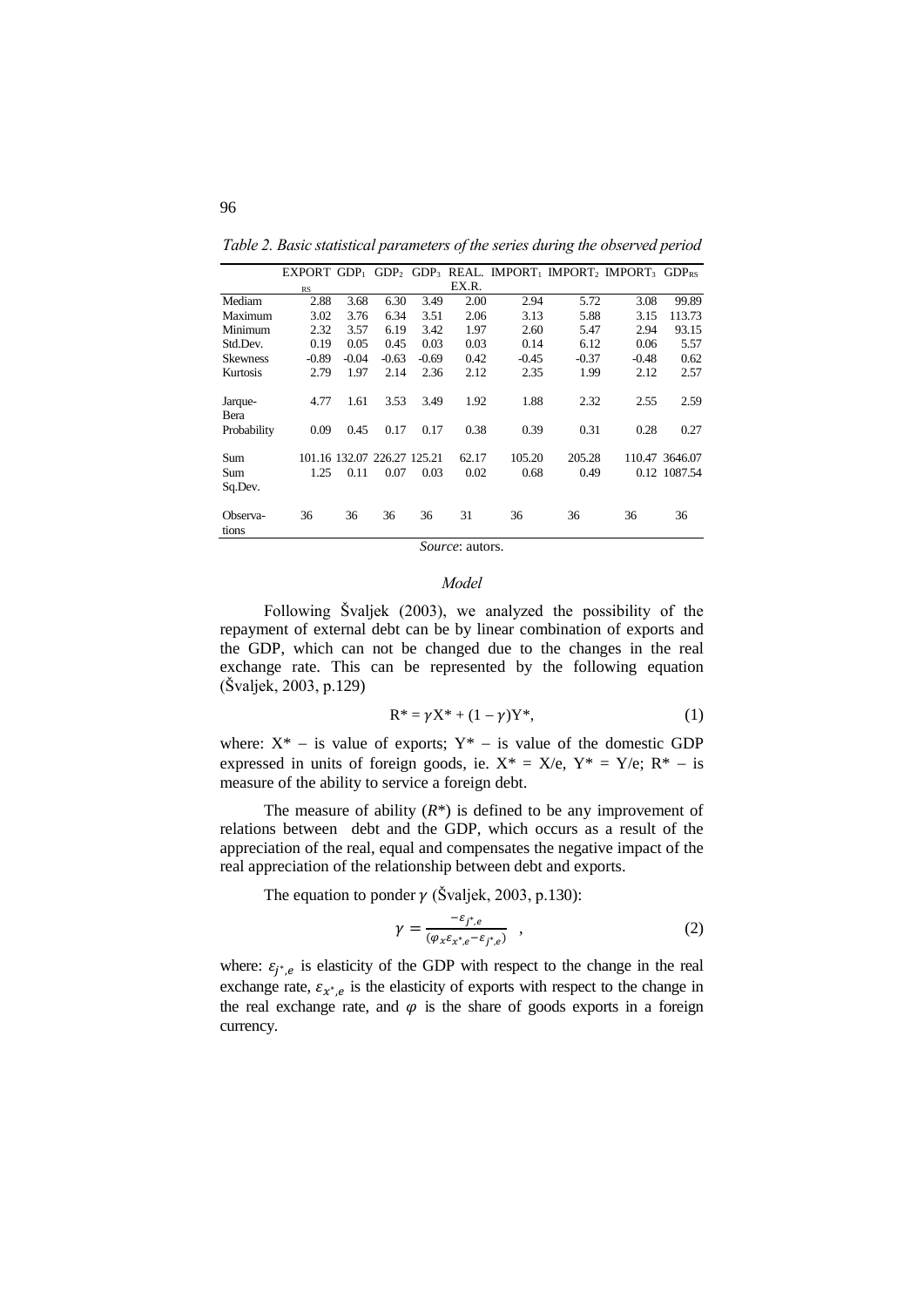The possibility of repayment of external debt (*R*) is reflected in the rate of increase in funds for the repayment of public debt  $(R^*)$ , which is marked with  $n_R$  (Švaljek, 2003, p.130):

$$
n_R = \frac{\varphi_X \gamma n_{\chi^*}}{(\varphi_X \gamma + (1 - \gamma))} + \frac{(1 - \gamma)n_{\gamma^*}}{(\varphi_X \gamma + (1 - \gamma))}
$$
(3)

where:  $n_{x^*}$  is the export growth rate  $(dX^*/X^*)$ , and  $n_{Y^*}$  is the growth rate of the GDP  $(dY^*/Y^*)$ . Rate  $n_{X^*}$  may be linked to the rate of the GDP growth in the countries to be exported. The growth rate of the GDP in the countries where exports marked with n\* (Švaljek, 2003, p.130):

$$
n_{x^*} = \varepsilon_{x^*,Y^*} n^* \tag{4}
$$

Here  $\varepsilon_{x^*,Y^*}$  is export elasticity (in foreign currency) due to the GDP countries to be exported. When you take into account that the share of debt funds (*R*\*) should not be changed to the borrowing strategy to be considered acceptable, we get the following equation for the allowable level of accumulation of foreign debt expressed as a percent of the GDP (Švaljek, 2003, p.130):

$$
\frac{e\Delta L^N}{Y} = \frac{eL^N}{Y} = n_R \tag{5}
$$

## *THE ECONOMETRIC RESULTS*

In order to determine the elasticity of domestic export with respect to foreign demand and exchange rate, first it is necessary to evaluate the function of export demand. Econometric evaluation of the function of export demand of the Republic of Serbia is carried out by using the conventional model in which the variables are explanatory: the level of income in the regions, potential imports and price levels of exported goods as well as price level of imperfect substitutes for the exported goods in the importing market. Discouraged by these problems, some researchers brought into question the possibility of conducting these types of analyses, as well as any results arising from the econometric evaluation of export function in the Republic of Serbia. In this part of the paper, the export demand function by the Republic of Serbia was evaluated using the conventional model of regression analysis.

As an evaluation of the equation with the best properties we can choose model (5), in Table 3, which has the following shape:

LogEXPORT\_RS= -22.31 + 3.77 logGDP2 + 0.70 logREAL\_RXC\_RATE (6)  
\n(1.47) (0.21) (0.28)  
\n
$$
R^2=0.92; R Kor^2=0.91; F=16.29; DW=1.56
$$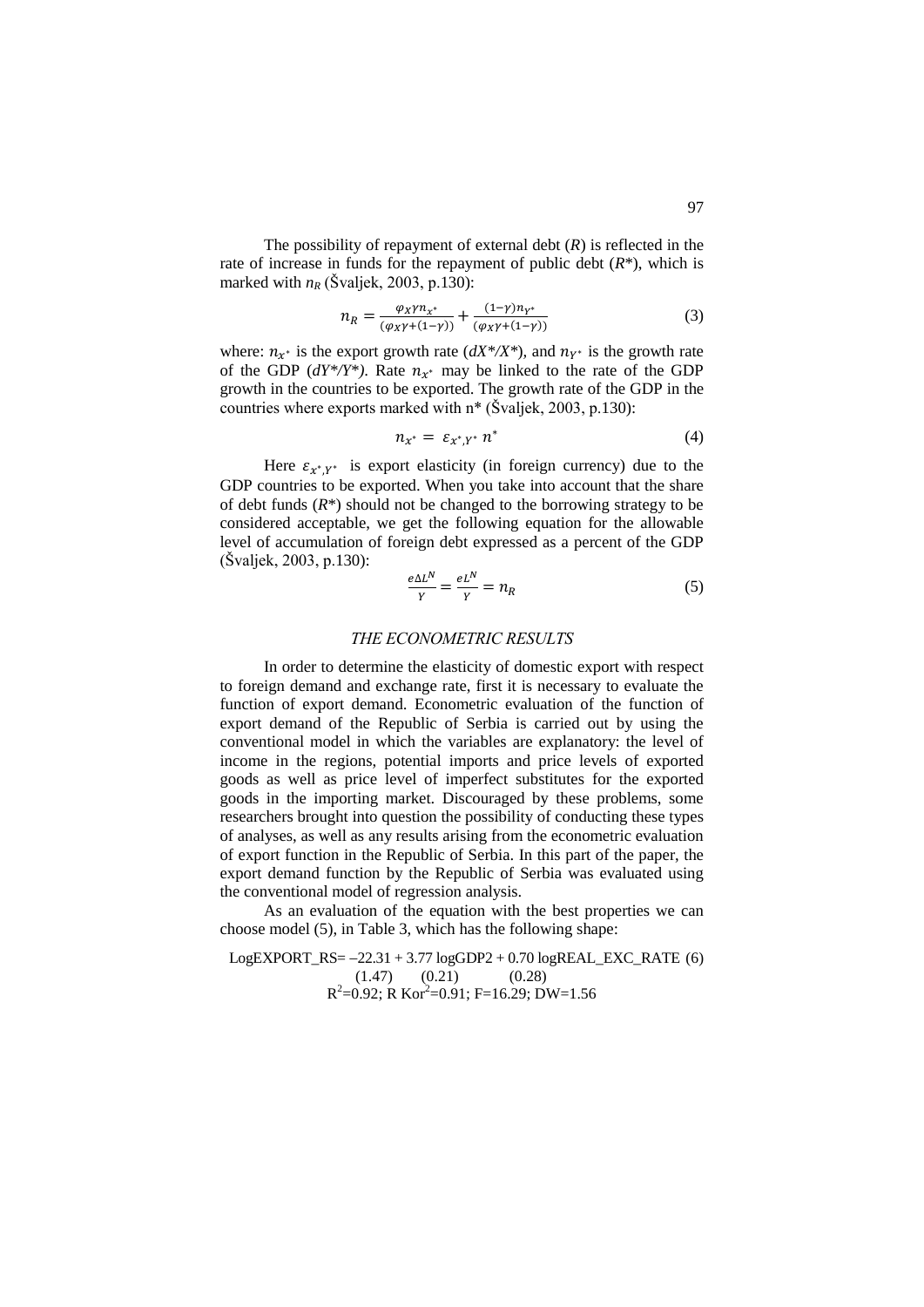| Model                      | 1                | $\overline{2}$ | 3         | $\overline{4}$ | 5        | 6          |
|----------------------------|------------------|----------------|-----------|----------------|----------|------------|
| Depend variable: logEXPORT |                  |                |           |                |          |            |
| Independ variable          |                  |                |           |                |          |            |
| C                          | 1,34             | $-4,83$        | $-4,41$   | $-4,11$        | $-22,31$ | $-19.3$    |
| $(t-stat)$                 | (0.86)           | $(-4.66)$      | $(-3.13)$ | $(-2.18)$      | $-1,47$  | $(-0, 41)$ |
| p-value                    | 0,4              | $\Omega$       | 0         | 0,04           | $\Omega$ | $\Omega$   |
| log IMPORT1                | 0,82             |                |           |                |          |            |
| $(t-stat)$                 | (4.36)           |                |           |                |          |            |
| p-value                    | $\boldsymbol{0}$ |                |           |                |          |            |
| log IMPORT2                |                  | 1,31           |           |                |          |            |
| $(t-stat)$                 |                  | $(-11.39)$     |           |                |          |            |
| p-value                    |                  | 0              |           |                |          |            |
| log IMPORT3                |                  |                | 2,47      |                |          |            |
| $(t-stat)$                 |                  |                | (7.71)    |                |          |            |
| p-value                    |                  |                | $\Omega$  |                |          |            |
| $log$ GDP1                 |                  |                |           | 1,94           |          |            |
| $(t-stat)$                 |                  |                |           | $-5,12$        |          |            |
| p-value                    |                  |                |           | $\mathbf{0}$   |          |            |
| log GDP2                   |                  |                |           |                | 3,77     |            |
| $(t-stat)$                 |                  |                |           |                | $-0,21$  |            |
| p-value                    |                  |                |           |                | $\Omega$ |            |
| log GDP3                   |                  |                |           |                |          | 6,23       |
| $(t-stat)$                 |                  |                |           |                |          | $-12,69$   |
| p-value                    |                  |                |           |                |          | 0          |
| log REAL EX. RATE          | $-0,44$          | 0,1            | $-0.09$   | $-0.08$        | 0,7      | 0,2        |
| $(t-stat)$                 | $(-0.56)$        | (0.24)         | $(-0.11)$ | $(-0,11)$      | $-0,28$  | $-0,56$    |
| p-value                    | 0,58             | 0.81           | 0.91      | 0.91           | $\Omega$ | 0,57       |
| R-squared                  | 0,41             | 0,82           | 0,68      | 0,49           | 0.92     | 0,85       |
| Adjusted R-squared         | 0,36             | 0,81           | 0.66      | 0,45           | 0,91     | 0,84       |
| S.E. of regression         | 0,11             | 0,06           | 0,08      | 0,1            | 0,03     | 0,05       |
| N                          | 31               | 31             | 31        | 31             | 31       | 31         |
| F-statistic                | 9,61             | 65,3           | 29,99     | 13,25          | 16,29    | 80,99      |
| Durbin-Watson stat         | 0,24             | 0,64           | 0,56      | 0,82           | 1,57     | 0,86       |

*Table 3. Estimates of export demand function*

*Notes*: All equations were estimated by using the method of ordinary least squares. The logarithm transformation was carried out so that regression coefficients can be

interpreted as partial elasticities.

*Source:* Calculations performed by the authors.

The determination coefficient and determination coefficient adjusted with the degrees of freedom show that with changes to the listed explanatory variables we can explain more than 92%, or 91% of the variance in the export done by the Republic of Serbia. All reviews of the coefficient in the examined demand equation have an expected direction, and indicators of *students' distribution* are coefficient values significantly different from zero at the probability level of 99%. The calculated *F* statistic is 16.29 and it indicates that a relationship exists between dependent and explanatory variables, because it is greater than the table value that at the level of significance at 5% equals 2.49. The *Durbin Watson's* statistic shows that with a probability of 5% we can accept the hypothesis of no autocorrelation of residuals, since with that level of probability the value of  $d_l$  is 0.86.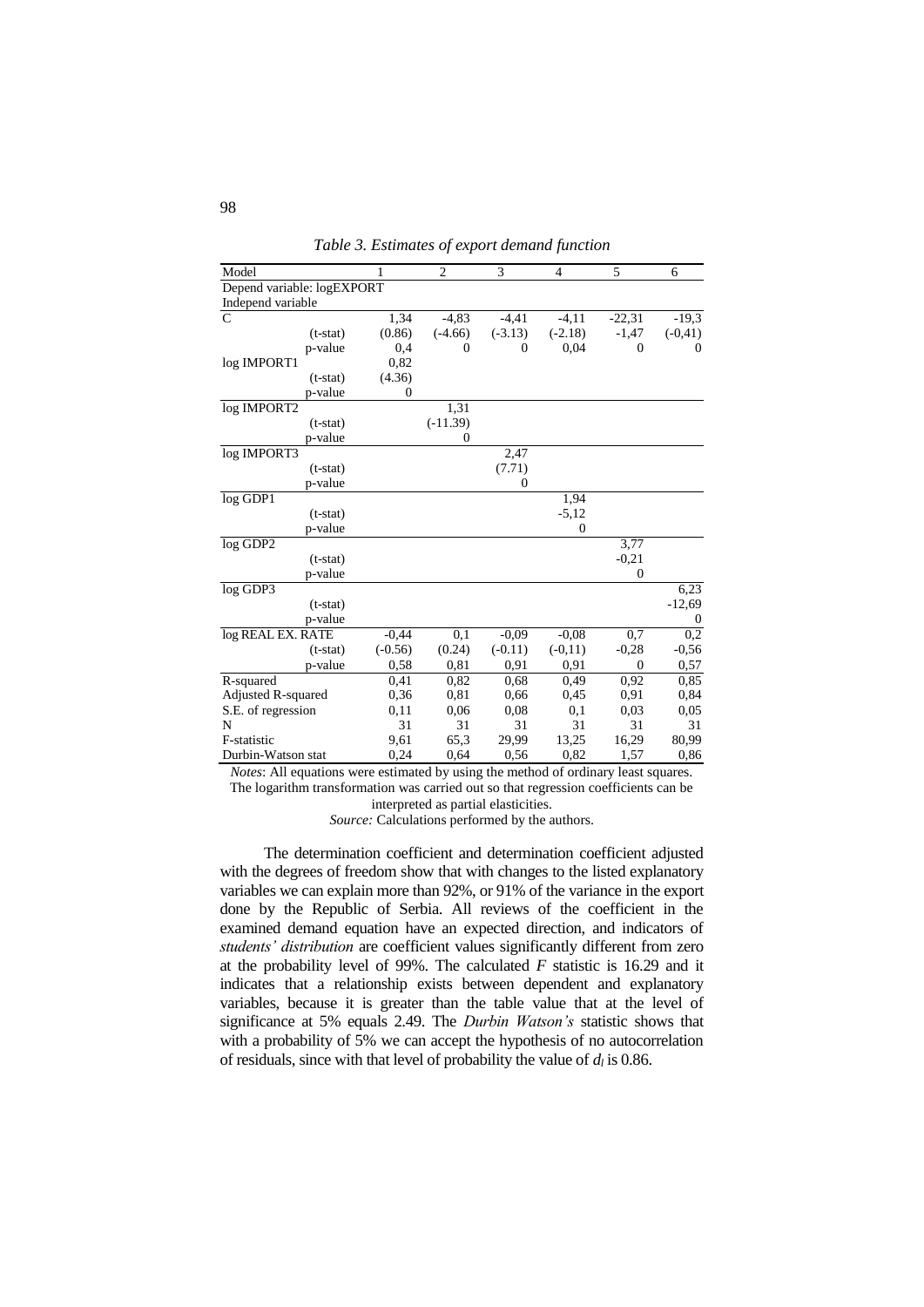On the basis of this equation (6) we come to the required partial elasticity's of export with respect to the exchange rate and with respect to demand in the importing countries. According to the assessed equation of export demand, the elasticity of the export in the Republic of Serbia with respect to the real effective exchange rate,  $E_{x,e}$  is 3.77. This means that an increase in the real effective exchange rate index by 1%, which is equal to the real appreciation of the dinar by 1%, leads to an increase in the exports expressed in U.S. Dollars, by 3.77%, with the remaining unchanged conditions. In addition to the calculations presented thus far, in order to calculate the measure of possible foreign borrowing, it is necessary to also establish the elasticity of the real domestic GDP with regard to the relative effective exchange rate. That elasticity is obtained by evaluating the relationship between the domestic GDP and the real effective exchange rate using the *OLS* method. Evaluated equation states:

$$
logGDP_{RS} = 91.3 - 0.02 log REAL\_EXC\_RATE
$$
  
(2.89) (0.03)  
R2 = 0.95; RKOR = 0.73; DW = 2.30; F=4.33

This evaluation has a satisfactory ability to explain the variation of the dependent variable. The *students' indicators* show that the hypothesis cannot be accepted if the parameters do not significantly differ from zero. The *Durbin Watson's* statistic shows that a problem of autocorrelation of residuals does not exist. Since the model requires that the gross domestic product be in a foreign currency (U.S. Dollars), due to the unavailability of this data at the quarterly level for the Republic of Serbia, in this evaluation, as a dependent variable the gross domestic product in dinars is used instead, in constant prices, divided by the exchange rate of the dinar against the dollar. The sought elasticity of the real domestic production with respect to the real effective exchange rate,  $E_{y,e}$  amounts to -0.02. The coefficient with the real effective exchange rate is a negative sign, which corresponds with the assumption of the model, by which the domestic production is importdependent, this import-dependence leads to a negative relationship between the exchange rate and the gross domestic product (Cohen, Valadier, 2015).

With the help of calculated elasticity's,  $E_{x,e} = 0.70$ ,  $E_{x,y} = 3.77$ , and  $E_{y_e}$  = -0.02, the application of equation (2), it has been calculated that the value of the coefficient  $\gamma$  is  $\gamma$ =0.33. This value shows that a measure of resources with which the value of unpaid external debt should be compared, and which is invariable in respect to changes in the real effective exchange rate, can be obtained as a linear combination of 33% export value and 77% gross domestic product value of the Republic of Serbia. As a relevant part of export in the gross domestic product, a share of 29% is chosen which amounts to the share of merchandise export by the Republic of Serbia in the gross domestic product established in the year 2012, so  $\varphi = 0.29$ ). Along with the calculated coefficients and the coefficients  $\gamma i \varphi$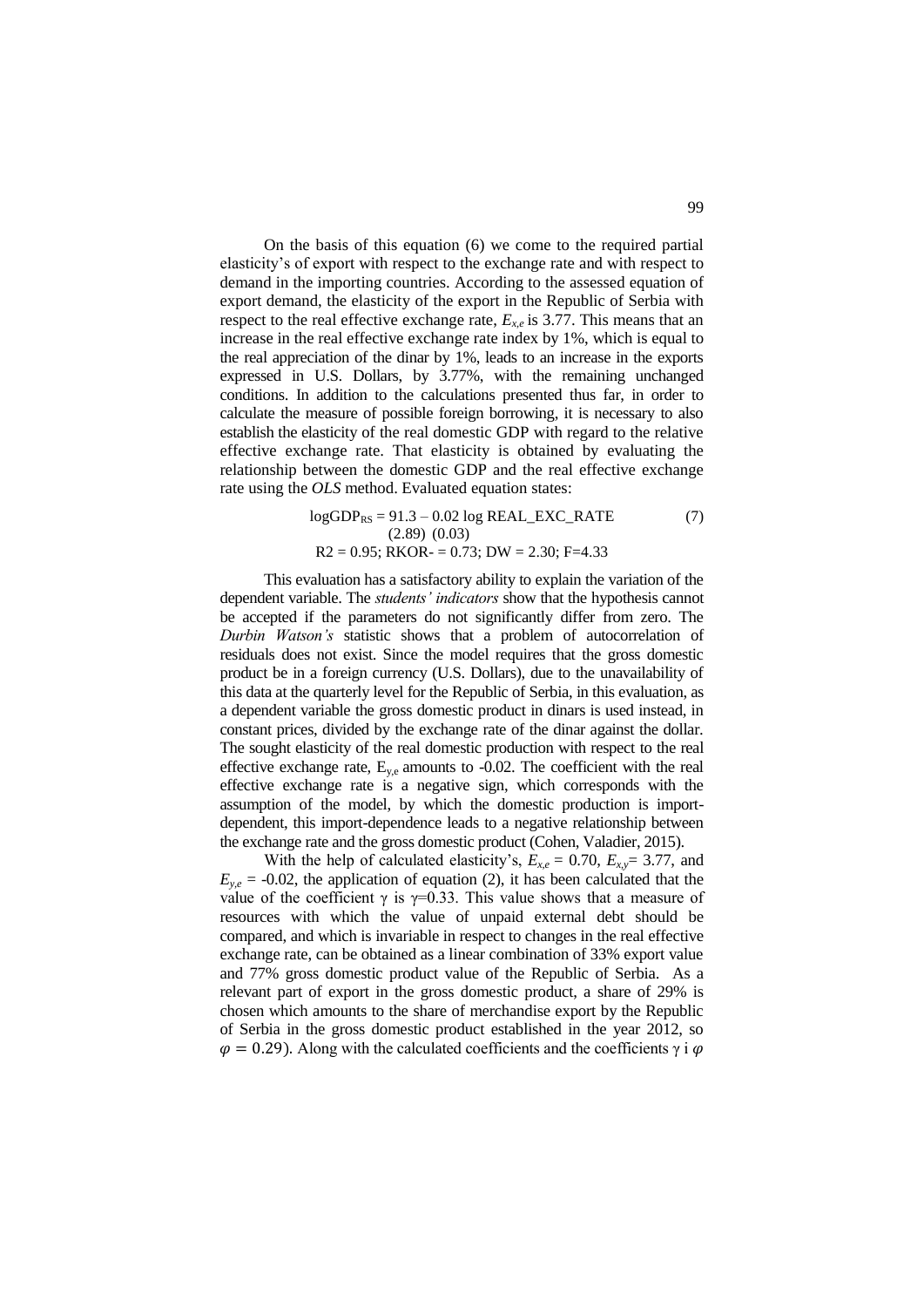all the input data required to calculate the possible growth rate of the external debt of the Republic of Serbia has been obtained, along with the given growth rate of export and the rate of economic growth abroad. Export growth rates are, in accordance with the equation (2) calculated as the product of the elasticity of exports of the Republic of Serbia with regard to the GDP of the importing country, and the various rates of economic growth in the Republic of Serbia.

In the model, the rate of economic growth in the domestic economy and abroad appears as exogenous variables. For this reason to achieve the rate of possible growth of external debt it is necessary to anticipate attainable rates domestically and abroad. For such purposes, data about the GDP growth rate in Serbia and its import countries, for comparability, have been taken from the World Economic Outlook database, International Monetary Fund, in April of 2013. The predicted growth rates for Serbia are from 2 to 3%. With these growth rates in the country, and the existing export elasticity of Serbia with regard to the production of importing countries, export growth rates ranging from -0.91% to 7.41% have been obtained. Due to an already achieved high level of economic activity of import countries real economic growth rates will be somewhat lower, they will be in the interval between 0 and 2%. With these assumptions, resource growth rates have been calculated R,  $(n_r)$ , in the Republic of Serbia, using equation (3). The results of that calculation have been presented in Table 4.

*Table 4. Possible growth rate of foreign debt of the Republic of Serbia*

|      | Year                           |                                          | 2011    | 2012                                                               | 2013  | 2014  | 2015                                                       | 2016  | 2017  | 2018  |
|------|--------------------------------|------------------------------------------|---------|--------------------------------------------------------------------|-------|-------|------------------------------------------------------------|-------|-------|-------|
|      | growth<br>rate<br>in<br>Serbia | Growth<br>rate in the<br>EU<br>countries | 1.6     | $-0.24$                                                            | 0.004 | 1.282 | 1.67                                                       | 1.843 | 1.906 | 1.966 |
| Year |                                |                                          |         |                                                                    |       |       |                                                            |       |       |       |
| 2011 | 1.6                            |                                          | 1.60375 | -0.010657 0.20285 1.27441 1.660624 1.812002 1.86713 1.91963        |       |       |                                                            |       |       |       |
| 2012 | $-1.8$                         |                                          |         | 1.18014 -0.434269                                                  |       |       | -0.2208 0.89751 1.237012 1.38839 1.44352 1.49602           |       |       |       |
| 2013 | 2.0                            |                                          | 1.65371 |                                                                    |       |       | 0.039304 0.25281 1.36444 1.710586 1.861963 1.91709 1.96959 |       |       |       |
| 2014 | 2.0                            |                                          | 1.65358 |                                                                    |       |       | 0.03918 0.25268 1.37095 1.710461 1.861839 1.91696 1.96947  |       |       |       |
| 2015 | 2.2                            |                                          | 1.6785  | 0.064098                                                           |       |       | 0.2776 1.39587 1.735379 1.886757 1.94188 1.99438           |       |       |       |
| 2016 | 2.5                            |                                          | 1 75839 |                                                                    |       |       | 0.101476 0.31498 1.43325 1.772757 1.924135 1.97926 2.03176 |       |       |       |
| 2017 | 2.8                            |                                          | 1.74703 |                                                                    |       |       | 0.132624 0.34613 1.4644 1.803905 1.955283 2.01041 2.06291  |       |       |       |
| 2018 | 3.0                            |                                          |         | 1.77818 0.163772 0.37728 1.49555 1.835053 1.986431 2.04156 2.09406 |       |       |                                                            |       |       |       |

*Source*: Calculations performed by the authors.

In the permissible strategy, borrowing is considered that manner of borrowing with which the credibility of the country at least remains unchanged, or that indebtedness with which the ratio of the external debt and resources available for financing external debt does not increase. As shown in the equation (5) the deficit (in this case the current deficit) equals the change in the debt level (here external debt), which is obtained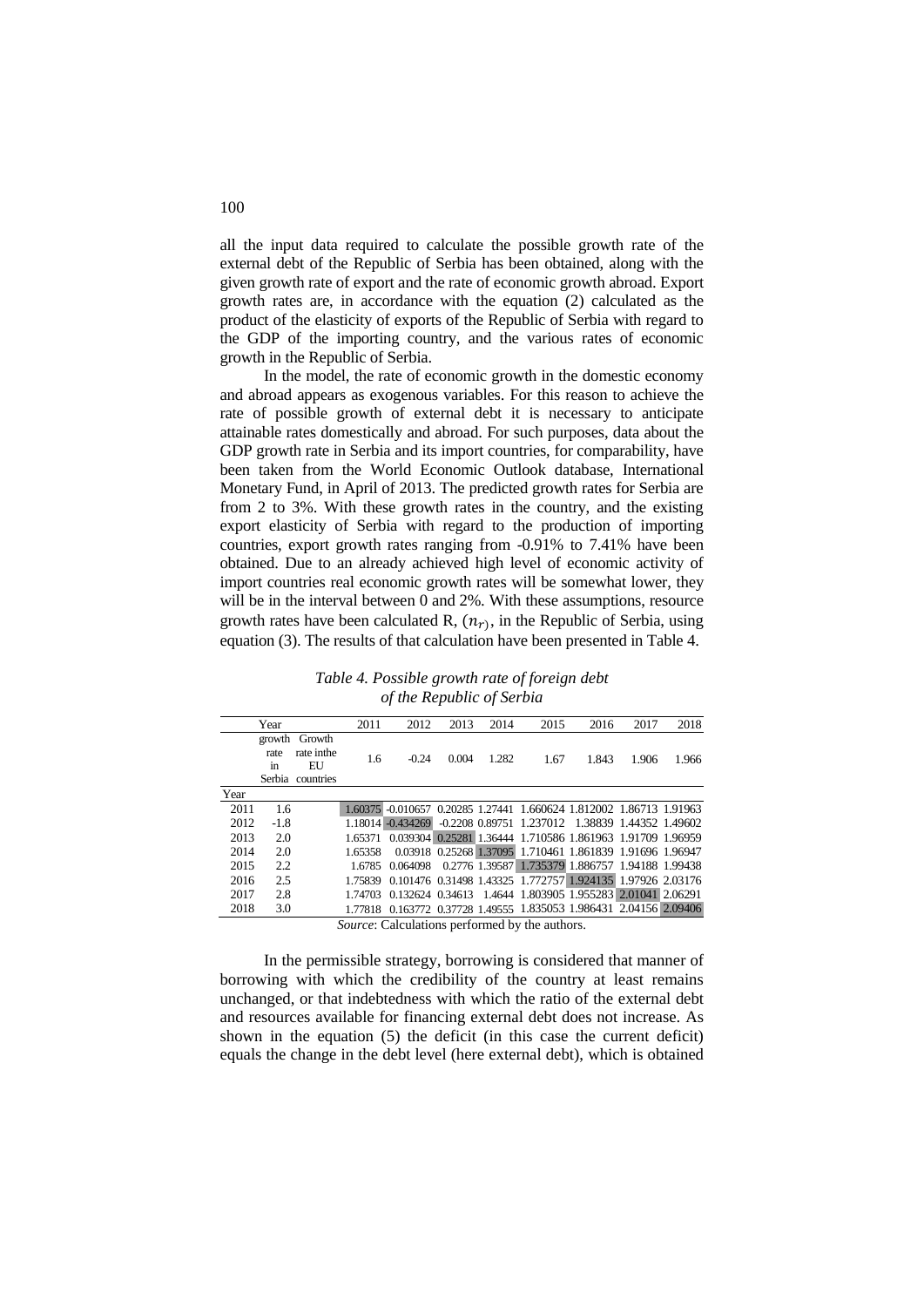by multiplying the rate of growth of debt and debt in the previous period. Hence, the possible growth rate of external debt can, in accordance with the equation (5), be interpreted as acceptable shares of current deficit in the GDP in the Republic of Serbia, given the rate of economic growth in the country and abroad.

## *CONCLUDING REMARKS*

Therefore, Table 3 shows that with real economic growth rates in a developing country ranging from -1.8 to 3%, and with real predicted growth rates in the import countries, ranging from 0.2 to 2%, the indebtedness of the Republic of Serbia can grow abroad between -0.43% and 2.09% annually. This means that a part of the foreign trade deficit in the GDP of the Republic of Serbia, with the economic growth rates in the mentioned intervals, can move between -0.43 to 2.09% annually, without increasing the share of external debt of the Republic of Serbia in the GDP, which is otherwise invariant to the changes of the real effective exchange rate. For instance, we observe the projection for the year 2018, a combination of an economic growth rate of 3% in the Republic of Serbia, and an economic growth rate of 2% in the countries to which the Republic of Serbia exports, the external debt of the Republic of Serbia could grow at a rate of 2.09%.

It can be seen that the evaluated equations for export demand and the interdependence of the GDP on the real effective exchange rate in the Republic of Serbia has shown that the space available for a possible increase in borrowing is very restricted, and that even a small growth of 3% of indebtedness can lead to a destruction of the credibility of the Republic of Serbia abroad. If the analysis includes the last few years, it can be noticed that the external debt of the Republic of Serbia in the year 2011 has increased by 39.37% in relation to 2010, and in 2012 a decrease in indebtedness of 0.59% in relation to the year 2011 has been recorded, however due to the depreciation of the dinar and a fall in the dollar value of export there is a worsening of the share between the external debt and GDP, or export or a combination of the GDP and export. If the indicators of external debt keep increasing, it is evident that the credibility of the Republic of Serbia will worsen, which can seriously threaten the possibility of obtaining a loan from abroad. This empirical study alarmingly suggests the necessity of a shift in the macroeconomic policy and putting a stop to the trend of relying the function of the national economy on foreign savings.

Thus far, research has ignored the need of the private sector to borrow from abroad, so the obtained data reflect only the possible level of indebtedness by the public sector. If the private sector is also included in the analysis it is evident that room for borrowing from abroad becomes even smaller. Namely, if all sectors of the Republic of Serbia can get indebted maximally up to 0.5% of the GDP so that the share of the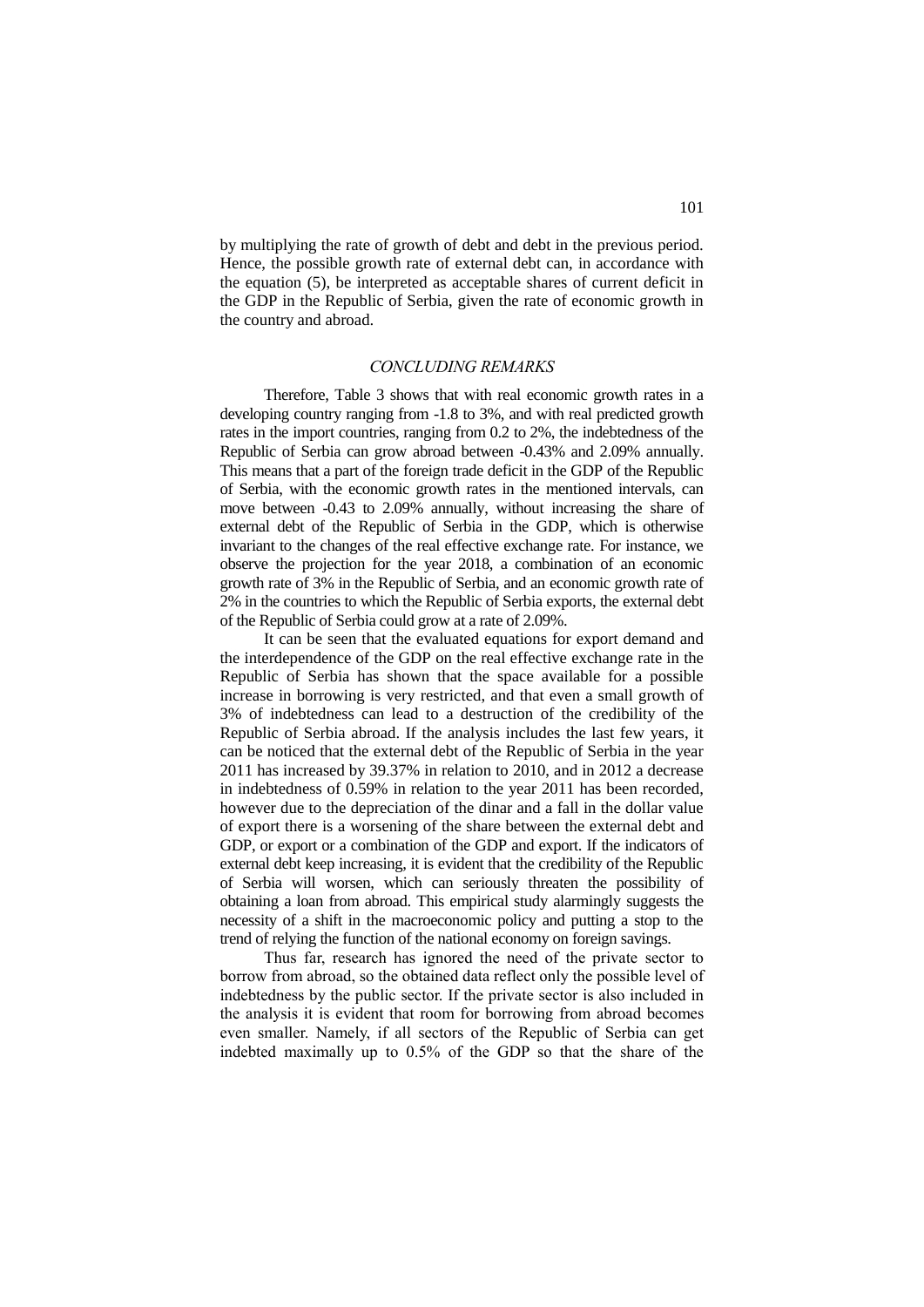external debt in resources does not get worse, and if there is the need for the private sector to get indebted up to 1%, the public sector can only borrow the remaining modest 1.09% of the GDP.

### *REFERENCES*

- Ali Abbas S. M., Bouhga-Hagbe J., Fatás A.J., Mauro P., & Velloso R.C. 2010. "Fiscal Policy and the Current Account". IMF Working Paper, WP10/121.
- Acharya V., & Rajan R. 2011. "Sovereign Debt, Government Myopia and the Financial Sector". NBER Working Paper 17542.
- Baldacci E. & Kumar S.M. 2010. "Fiscal Deficits, Public Debt, and Sovereign Bond Yields". IMF Working Paper, WP/10/184.
- Celasun O. & Kang J. Sh. 2006. "On the Properties of Various Estimators for Fiscal Reaction Functions". IMF Working Paper, WP/06/182.
- Cherif R. & Hasanov F. 2012. "Public Debt Dynamics: The Effects of Austerity, Inflation, and Growth Shocks". International Monetary Fund, WP/12/230.
- Cohen, D. & Villemot, S. 2015. ["Endogenous debt crises"](https://ideas.repec.org/p/cpr/ceprdp/8270.html). *Journal of International Money and Finance*, vol.51(C), pp. 337-369.
- Cohen D. & Valadier C. 2011. "40 years of sovereign debt crises", CEPR Discussion Papers 829.
- Combes J. L. & Saadi-Sedik T. 2006. "How Does Trade Openness Influence Budget Deficits in Developing Countries"? IMF Working Paper, WP/06/3.
- Dewachiter H. & Toffano P. 2012. "Fiscal Activism and the Cost of Debt Financing". *International Journal of Finance and Economics,* No.17, pp.14-22.
- Dias D., Richmond C. & Wright M. 2011. "The Stock of External Sovereign Debt: Can We Take the Data at Face Value"? NBER Working Paper 17551.
- Debrun X. & Kinda T. 2013. "That Squeezing Feeling: The Interest Burden and Public Debt Stabilization". International Monetary Fund, WP/13/125.
- Dippelsman R., Dziobek, C. & Gutierrez-Mangas, C. 2012. "What Lies Beneath: Statistical Definitions of Public Debt". International Monetary Fund, Staff Discussion Note SDN/12/09.
- Eusepi S. & Preston B. 2012. "Debt, Policy Uncertainty, and Expectations Stabilization". *Journal of the European Economic Association* , No.10(4), pp.860-946.
- Greiner A. 2012. "Economic Growth, Public Debt and Welfare: Comparing Three Budgetary Rules". *German Economic Review*, No. 12(2): 205–222.
- International Monetary Fund. 2013, Public Sector Debt Statistics: Guide for Compilers and Users.
- Kumhof M. & Laxton, D. 2009. "Fiscal Deficits and Current Account Deficits", IMF Working Paper No. 09/237.
- Kirsanova T. & Wren-Lewis S. 2011. "Optimal Fiscal Feedback on Debt in an Economy with Nominal Rigidities". *The Economic Journal*, 122 (March), 238–264.
- Kumar M. & Woo J. 2010. "Public Debt and Growth". IMF Working Paper 10/174.
- Kumhof M. & Laxton, D. 2009. "Fiscal Deficits and Current Account Deficits". IMF Working Paper No. 09/237.
- Reinhart C. & Rogoff K. 2011. "A Decade of Debt". NBER Working Paper 16827.
- Reinhart C. & Sbrancia B. 2011. "The Liquidation of Government Debt". NBER Working Paper 16893.
- Švaljek, S. 2003. "Croatia's capacity to finance its fiscal deficit". *Croatian Economic Survey*, No.5, pp. 119-154.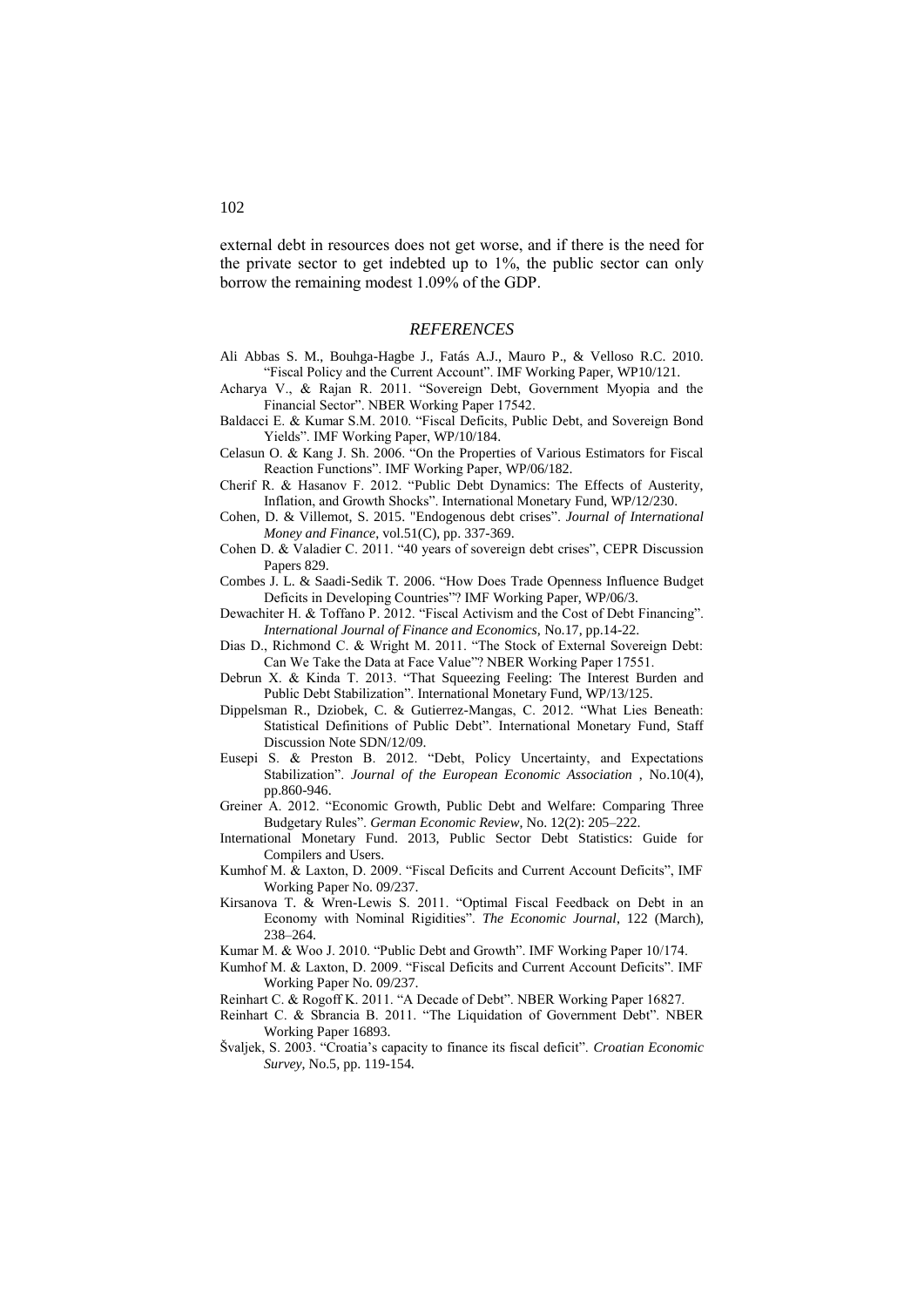- Tanner E. 2013. "Fiscal Sustainability: A 21st Century Guide for the Perplexed". IMF Working Paper, WP/13/89.
- van der Kwaak C. & van Wijnbergen S. 2013. ["Long Term Government Debt,](https://ideas.repec.org/p/tin/wpaper/20130052.html)  [Financial Fragility and Sovereign Default Risk,](https://ideas.repec.org/p/tin/wpaper/20130052.html)" [Tinbergen Institute](https://ideas.repec.org/s/tin/wpaper.html)  [Discussion Papers](https://ideas.repec.org/s/tin/wpaper.html) 13-052/VI/DSF 55.
- Wijnbergen S. & France A. 2012. ["Assessing Debt Sustainability in a Stochastic](https://ideas.repec.org/a/kap/decono/v160y2012i3p219-236.html)  [Environment: 200 Years of Dutch Debt and Deficit Management"](https://ideas.repec.org/a/kap/decono/v160y2012i3p219-236.html). *[Economist](https://ideas.repec.org/s/kap/decono.html)*, vol. 160(3), pages 219-236.

# **КРЕДИБИЛИТЕТ И ГРАНИЦЕ ЕМИСИЈЕ СПОЉНОГ ЗАДУЖИВАЊА СА АСПЕКТА ИЗВОЗНИХ МОГУЋНОСТИ РЕПУБЛИКЕ СРБИЈЕ И ПРИВРЕДНОГ РАСТА У ИНОСТРАНСТВУ**

## **Јадранка Ђуровић Тодоровић<sup>1</sup> , Марија Вуковић<sup>2</sup>**

<sup>1</sup>Универзитет у Нишу, Економски факултет, Ниш, Србија <sup>2</sup>Висока пословна школа струковних студија, Нови Сад, Србија

#### **Резиме**

Србија се суочава са проблемом раста спољног дуга, који се кретао од 40,1% БДП-a у 2002. години до чак 85,6% БДП-а у 2012. години. Поред тога, Србија већ годинама има проблем истовременог постојања спољнотрговинског дефицита и фискалног дефицита (тзв. дефицит "близанаца"). Фискални дефицит у Републици Србији је на крају 2012. године износио 7,6% БДП-а и финансиран је додатним спољним задуживањем. Исте године, спољнотрговински дефицит Републике Србије износио је 11,5% БДП-а. Отуда се поставља питање која је горња граница пораста спољног дуга с аспекта спољнотрговинске одрживости. Циљ овог рада је да истражи могућност спољног задуживања Републике Србије с аспекта њених извозних потенцијала. Регресиона анализа података (OLS метод) урађена је за период 2001–2012. године у два случаја: (1) за оцену једначине извозне тражње и (2) за оцену једначине међузависности БДП-а и реалног ефективног девизног курса у Републици Србији. Резултати показују да, уз реалне стопе привредног раста у земљи (од -1,8 до 3%) и реалне стопе привредног раста у земљама у које Република Србија извози (од -0,2 до 2%), спољна задуженост може да се креће годишње у распону од -0,43% до 2,09%. То значи да би се удео спољнотрговинског дефицита у БДП-у, уз стопе привредног раста у наведеним интервалима, смео кретати између -0,43 до 2,09% годишње, а да се не повећа удео спољне задужености у БДП-у. Уочава се да су оцењене једначине извозне тражње и међузависности БДП-а од реалног ефективног курса у Републици Србији показале да је простор могућег пораста задуживања врло скучен и да је чак врло низак. Пораст задужености од 3% може довести до нарушавања иностране кредибилности Републике Србије. Уколико се показатељи спољне задужености и даље буду повећавали, очигледно је да ће се кредибилност Републике Србије погоршати. Ово емпиријско истраживање алармантnо указује на неопходност заокрета у макроекономској политици и заустављање тренда ослањања функционисања домаће привреде на инострану штедњу. У досадашњем истраживању занемарена је потреба задуживања приватног сектора у иностранству, тако да су се добијени подаци односили само на могући ниво задуживања јавног сектора. Уколико се укључи